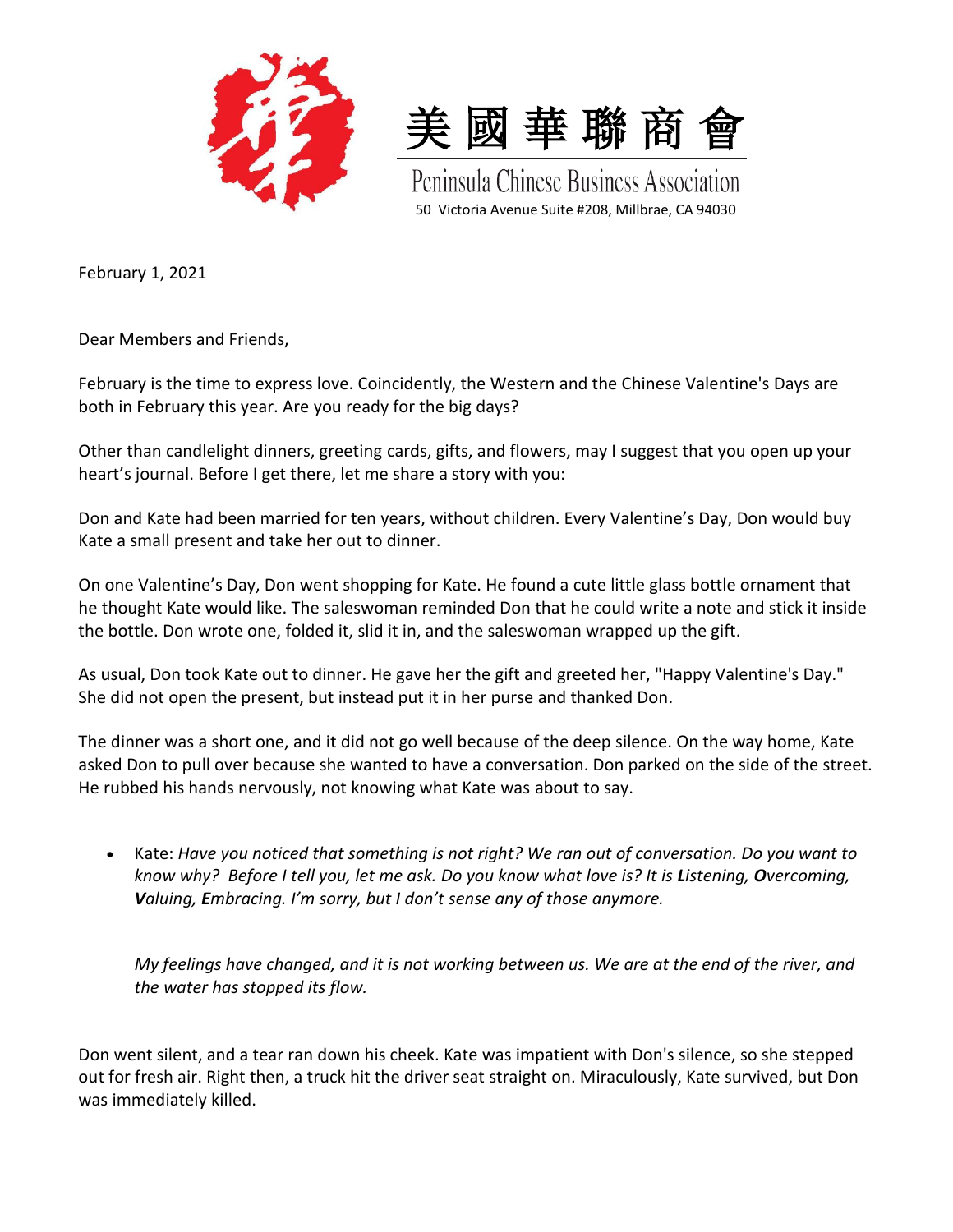



While recovering in the hospital, Kate opened the gift. She saw the note, pulled it out, and read:

 *Kate, the best decision I ever made was to marry you. I admit I am not a perfect husband, but I would die without your love. Love you forever, Don.*

It is a sad story. After reading it, it made me realize that there isn't only one way to show affection. In fact, it can change for anyone as time goes by. One's way of showing affection might be perfect for both partners initially, but it won't last forever. Observing the changes along the way is vital to maintaining a relationship. Opening up to your partner will enable you to embrace long-lasting love.

Are you ready to share your heart's journal with your loved ones? Don't keep your feelings and emotions hidden within your heart, waiting and hoping for your special someone to find out.

In my opinion, love stands for "**L**oyal to Each Other, **O**pen your Heart, **V**alue Serendipity, **E**verlasting Friendship."

Happy Valentine's Day!

Sincerely,

Johnny DaRosa

Johnny DaRosa President [Johnnydarosa@post.harvard.edu](mailto:Johnnydarosa@post.harvard.edu)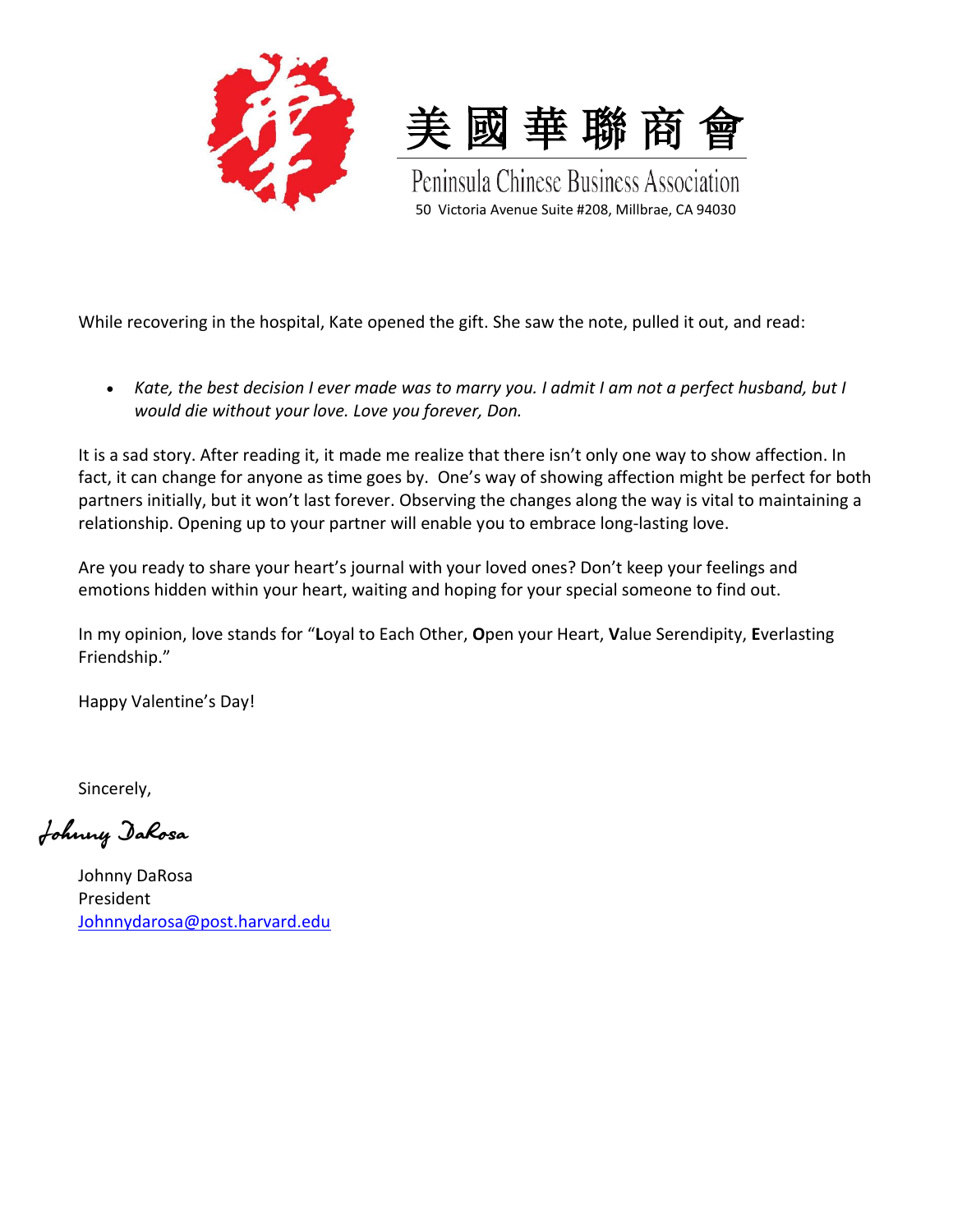

美 國 華 聯 商 會

致 : 美國華聯商會會員及朋友們 ,

恭祝大家牛年身體健康,心想事成!

 二月份是表達愛意的好時節,剛巧,今年西方及中國情人節均在二月,你們凖備好迎接這個溫馨日子了 嗎?

 在這個濃情蜜意的特別日子,你會為你的伴侣作何安排?燭光晚餐、心意卡、禮物或送花?這都是不會 錯的選擇。但我有另一項新鮮提議,就是打開你的心扉。不如先讓我和你們分享一個故事吧。

 Don 及 Kate 已是一對結婚 10 年的夫婦,沒有子女。每年情人節,Don 都會安排與太太共晉晚餐及送 她小禮物。

 情人節當天,Don 也不例外為 Kate 選擇情人節禮物。他在小商店內,看見一個小小的玻璃瓶,很精緻 ,他想 Kate 會喜歡這禮物。女售貨員告訴 Don ,他可以寫一張小便條放入瓶内。Don 聽後,更感到它的 别緻。Don 之後便寫了一張便條,細心摺疊好放入瓶内。售貨員將禮物包好,Don 便攜着小禮物,滿心歡 喜的赴約。

 如往常的情人節一樣,兩夫婦共晉晚餐。Don 為 Kate 送上禮物,並說:「情人節快樂!」Kate 只是冷 淡的說聲多謝,也沒有即時拆開禮物,只是把它放進手挽袋。

 兩夫婦在進餐期間沒有太多對話,看似是習以為常。但在情人節當下,氣氛便顯得有點孤清。可能倆人 都專注進食,沒多久,他們便結賬離開。

 在回家路上,Kate 要求 Don 將車子停在路邊,她有話要跟 Don 說。Don 對太太突如其來的要求有點愕 然, 心想,有什麼重大事情不可待回到家再說?Don 最終將車子停泊在路邊,情緒帶點緊張的搓著手,邊 待 Kate 開口說話。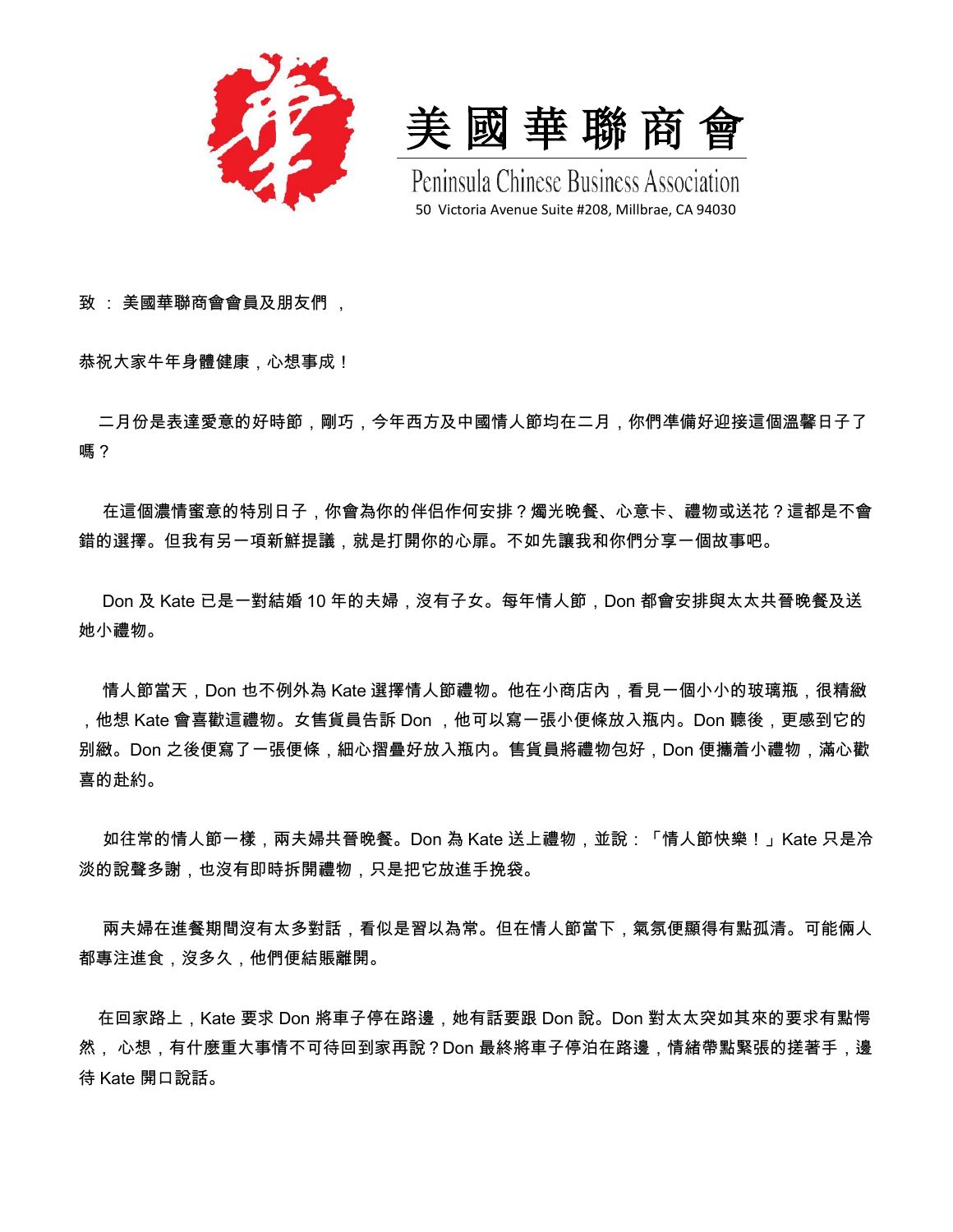

美 國 華 聯 商 會

 Kate 仍是一口冷淡語氣説:「 你不感到我們之間很不妥嗎?我們已經沒有話題,甚至已到了沒法溝通 的地步。」Kate 沒等還在思索問題的 Don 回答,她繼續說:「你想知道為什麼嗎?但我想先問問你,你 知道什麼是愛嗎?」Don 還是呆呆的沒答上。

 「愛是傾聽、擁抱,愛是互相扶持,彼此重視....但很可惜,我再也感受不到它們的存在。我對你的感覺 已改變,我們的愛已是停滯不前。10 年婚姻,我再不渴望有激情,或是美麗的浪花,但我仍然期望,它可 以細水長流。」Kate 沒有一刻猶豫的說。

 Don 感到非常沮喪,十年光景的婚姻,卻換來太太傷感的控訴,這控訴很傷人,但卻坦白。Don 只感 到内心苦澀,淚流滿面。Kate 對 Don 的沉默不語,感到非常失望及不耐煩,她需要冷靜,便決定離開車 廂吸口新鲜空氣。

就在這時,一切都在電光火石之間......一輛卡車直撞上 Don 的汽車.......悲劇中,Kate 僥倖生存,但 Don 卻不幸身亡!

 Kate 在醫院康復期間,拆開 Don 送給她的情人節禮物。她發現精緻的小瓶內藏有一張便條,她將便條 打開及閱讀....

Kate, 我這生做過最棒的決定,就是與你結婚。我承認我並不是一位完美丈夫,但是如果失去你的愛, 我便再沒有生存的意義。永遠愛你的 Don !

 看完這個悲劇,我意識到"一本通書睇到老" 的態度,並不適用於緍姻。隨著時日流逝,我們對人與事物 的心態都會改變,當初倆人的某種良好溝通方式,亦可能變得不合時宜。所以溝通方式也要變得靈活,甚 至要做到隨機應變;細心觀察,隨著大家的改變而改變。這對於維持雙方長久關係起著重要的作用。